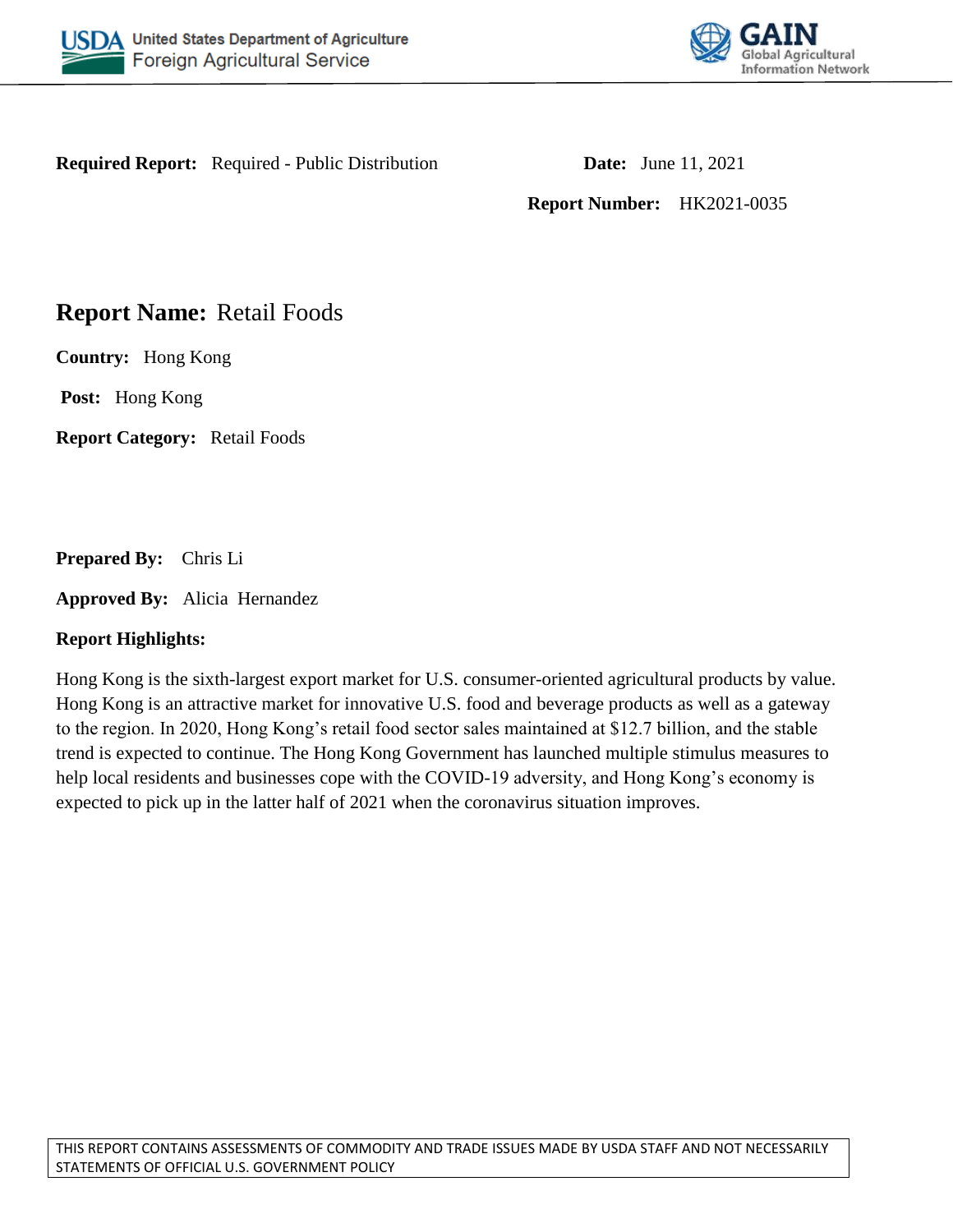#### **Market Fact Sheet: Hong Kong \***

#### **Executive Summary**

Hong Kong has a population of 7.5 million and its per capita GDP was \$46,701 in 2020, one of the highest in Asia. Hong Kong is a vibrant city and a major gateway to Asia. Consumers are sophisticated and enjoy cosmopolitan food and beverage tastes. Due to limited arable land, around 95 percent of food in Hong Kong is imported. In 2020, Hong Kong's total imports of agricultural and related products reached \$25.5 billion.

#### **Imports of Consumer-Oriented Agricultural**

**Hong Kong imports of Consumer-Oriented Agricultural** Products reached \$22 billion in 2020, or 87 percent of overall agricultural imports. The more popular products imported were fresh fruit, seafood, beef, pork, dairy products, poultry meat, prepared food, wine, bakery products, and non-alcoholic beverages. China, the United States, and Brazil were the top three suppliers.





#### **Food Processing Industry**

Land is limited and extremely expensive in Hong Kong. Therefore, the local food processing sector is small. Imports of bulk and intermediate agricultural commodities were \$403 million and \$2.1 billion respectively, representing 1.6 percent and 8.2 percent of overall agricultural imports.

#### **Food Retail Industry**

In 2020, Hong Kong's retail food sector sales maintained at \$12.7 billion. The Hong Kong food retail market is made up of supermarkets, convenience stores, and traditional markets. Supermarkets account for over 62 percent of retail food sales. There are 790 supermarkets, 1,300 convenience stores, and nearly 100 traditional markets in Hong Kong, making food shopping very convenient. Online food sales were \$436 million in 2020.

#### **Food Service Industry**

The Hong Kong HRI food service market is made up of hotels, restaurants, and institutions, with most food and beverage sales at restaurants. In 2020, Hong Kong's restaurant receipts dropped 29 percent to \$10.2 billion. There are around 15,000 restaurants in Hong Kong.

#### **Quick Facts CY 2020**

**Imports of Consumer-Oriented Ag. Products** \$22 billion

#### **Top 10 Consumer-Oriented Ag. Imports**

Fresh fruit, seafood, beef, pork, dairy products, poultry meat, prepared food, wine, bakery products, and non-alcoholic beverages.

#### **Top Growth of Consumer-Oriented Ag. Imports**

Tea, pet food, fresh vegetables, fresh fruit, eggs, processed vegetables, prepared food, condiments and sauces, and beef.

#### **Food Industry by Channels**

Consumer-Oriented Ag. Products:

| - Gross imports        | \$22 billion    |
|------------------------|-----------------|
| - Re-exports           | \$6.96 billion  |
| - Retained imports     | \$15.2 billion  |
| - Retail food sales    | \$12.7 billion  |
| $D$ octourant rogaints | $0.102$ hillian |

Restaurant receipts \$10.2 billion

#### **GDP/Population**

Population: 7.5 million GDP: \$349 billion GDP per capita: \$46,701

| Strengths/Weaknesses/Opportunities/Challenges          |                                                             |  |  |  |  |
|--------------------------------------------------------|-------------------------------------------------------------|--|--|--|--|
| - Large and free market<br>with affluent<br>customers. | Cost of shipment from<br>the U.S. is high.                  |  |  |  |  |
| U.S. products are                                      | Order size of importers<br>is small.                        |  |  |  |  |
| perceived as high-<br>quality.                         |                                                             |  |  |  |  |
|                                                        |                                                             |  |  |  |  |
| <i><b>Opportunities</b></i>                            | <i>Challenges</i>                                           |  |  |  |  |
| Hong Kong customers<br>are open to new<br>products.    | Keen competition from<br>other food supplying<br>countries. |  |  |  |  |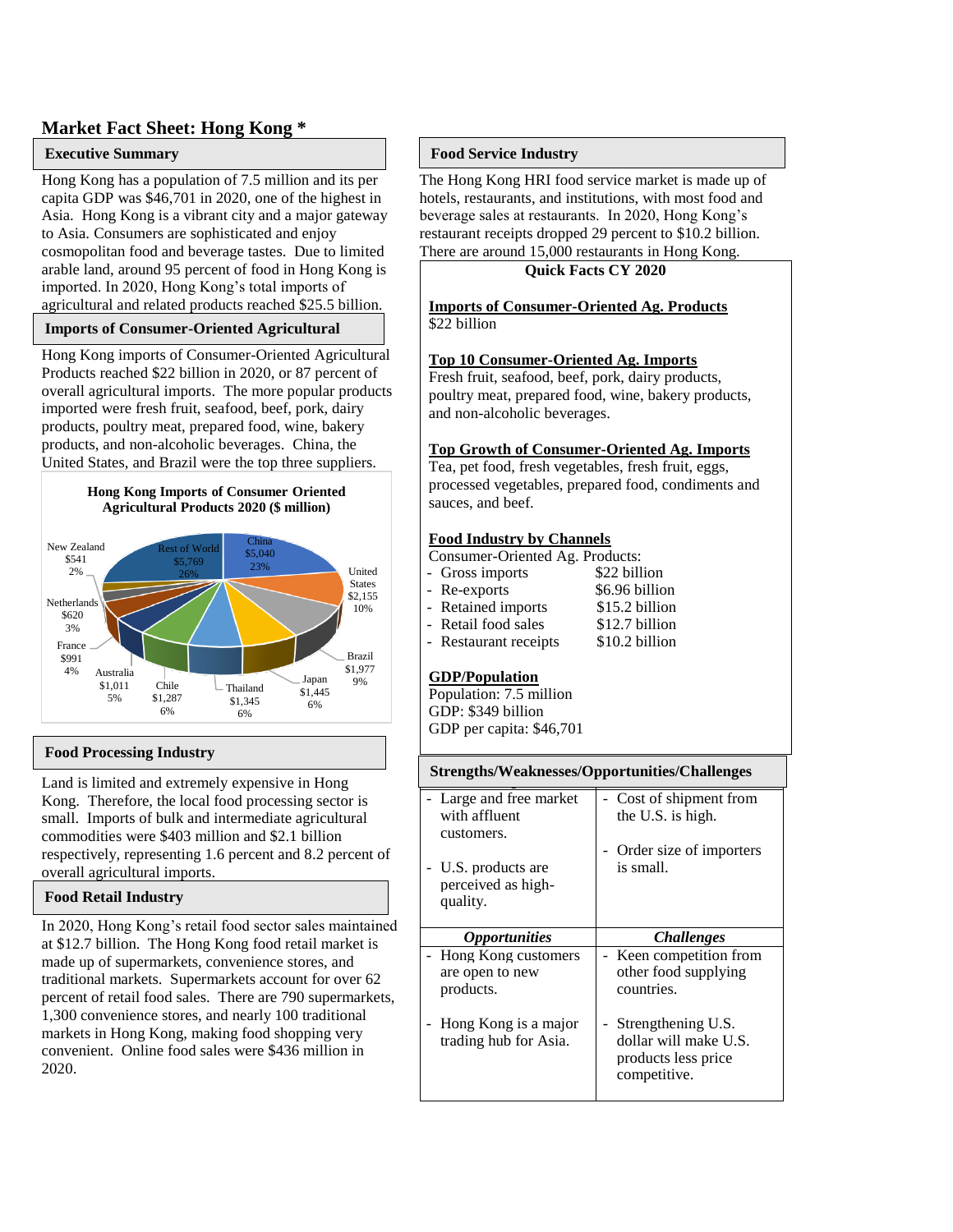# **SECTION I. MARKET SUMMARY**

Total exports of U.S. agricultural and related products to Hong Kong reached \$2.2 billion<sup>1</sup> in 2020, making Hong Kong the thirteenth-largest U.S. export market by value. For U.S. consumer-oriented exports, Hong Kong ranked sixth in 2020, with exports reaching \$1.9 billion<sup>2</sup>. Top categories for U.S. agricultural exports to Hong Kong included: beef, tree nuts, fresh fruit, prepared food, seafood, poultry meat, pork, pet food, wine, and processed vegetables<sup>3</sup>.

In addition to being a dynamic market, Hong Kong is also a trading hub where buyers make purchasing decisions for a vast range of consumer-oriented products that are transshipped to China and other parts of Asia. Most of Macau's food imports are purchased, consolidated, and shipped via Hong Kong.

Due to land constraints, local agricultural production in Hong Kong is minimal. As a market which imports 95 percent of local food requirements, Hong Kong at large welcomes foods from around the world. The import regime is transparent. Food and beverage products are imported to Hong Kong without tax or duty with the exception of four commodities, namely liquors, tobacco, hydrocarbon oil, and methyl alcohol. For more information on Hong Kong food import regulations, please refer to [GAIN](https://www.usfoods-hongkong.net/wps/wp-content/uploads/Food-and-Agricultural-Import-Regulations-and-Standards-Country-Report_Hong-Kong_Hong-Kong_06-30-2021.pdf)  [Report HK2021-0031.](https://www.usfoods-hongkong.net/wps/wp-content/uploads/Food-and-Agricultural-Import-Regulations-and-Standards-Country-Report_Hong-Kong_Hong-Kong_06-30-2021.pdf)

Hong Kong recorded per capita GDP of \$46,701<sup>4</sup> in 2020, one of the highest in Asia. However, food imports to Hong Kong are expected to grow at a slow pace in 2021 because of the coronavirus pandemic. For the first three months of 2021, U.S. consumer-oriented exports to Hong Kong reached \$347 million, a drop of 24 percent<sup>5</sup>. In 2020, Hong Kong's economy contracted by 6.1 percent in real terms from 2019. Considering the latest internal and external situations as well as the stimulus effect of the fiscal measures, the real GDP growth forecast for 2021 as a whole is  $3.5 - 5.5$  percent<sup>6</sup>.

# **Food and Beverage Retail Sales in Hong Kong**

Despite the adverse impact of COVID-19, Hong Kong's retail food sector sales rose slightly at 0.06 percent to \$12.68 billion in 2020.

| $1$ abit $1 - 1$ over and Develage include baies in Tiong Tyong ( $\phi$ billion) |       |       |      |       |       |                        |                                 |  |
|-----------------------------------------------------------------------------------|-------|-------|------|-------|-------|------------------------|---------------------------------|--|
| <b>Channel</b>                                                                    | 2016  | 2017  | 2018 | 2019  | 2020  | <b>Share</b><br>(2020) | Growth<br>$(20 \text{ vs } 19)$ |  |
| Supermarket/Dept. Stores                                                          | 6.80  | 6.85  | 7.12 | 7.18  | 7.89  | 62%                    | $+10%$                          |  |
| Other outlets                                                                     | 5.26  | 5.43  | 5.68 | 5.49  | 4.79  | 38%                    | $-13%$                          |  |
| Total                                                                             | 12.06 | 12.28 | 12.8 | 12.67 | 12.68 | 100%                   | $+0.06\%$                       |  |

**Table 1 – Food and Beverage Retail Sales in Hong Kong (\$ billion**) 7

The Hong Kong food retail market is made up of supermarkets, convenience stores, and traditional markets.

 $\overline{\phantom{a}}$ 

<sup>1</sup> USDA/FAS Bico Reports, U.S. Census Bureau Trade Data

<sup>2</sup> USDA/FAS Bico Reports, U.S. Census Bureau Trade Data

<sup>3</sup> USDA/FAS Bico Reports, U.S. Census Bureau Trade Data

<sup>4</sup> "Economic and Trade Information on Hong Kong", Hong Kong Trade Development Council

<sup>5</sup> USDA/FAS Bico Reports, U.S. Census Bureau Trade Data

<sup>&</sup>lt;sup>6</sup> "Economic and Trade Information on Hong Kong", Hong Kong Trade Development Council

<sup>7</sup> Hong Kong Census and Statistics Department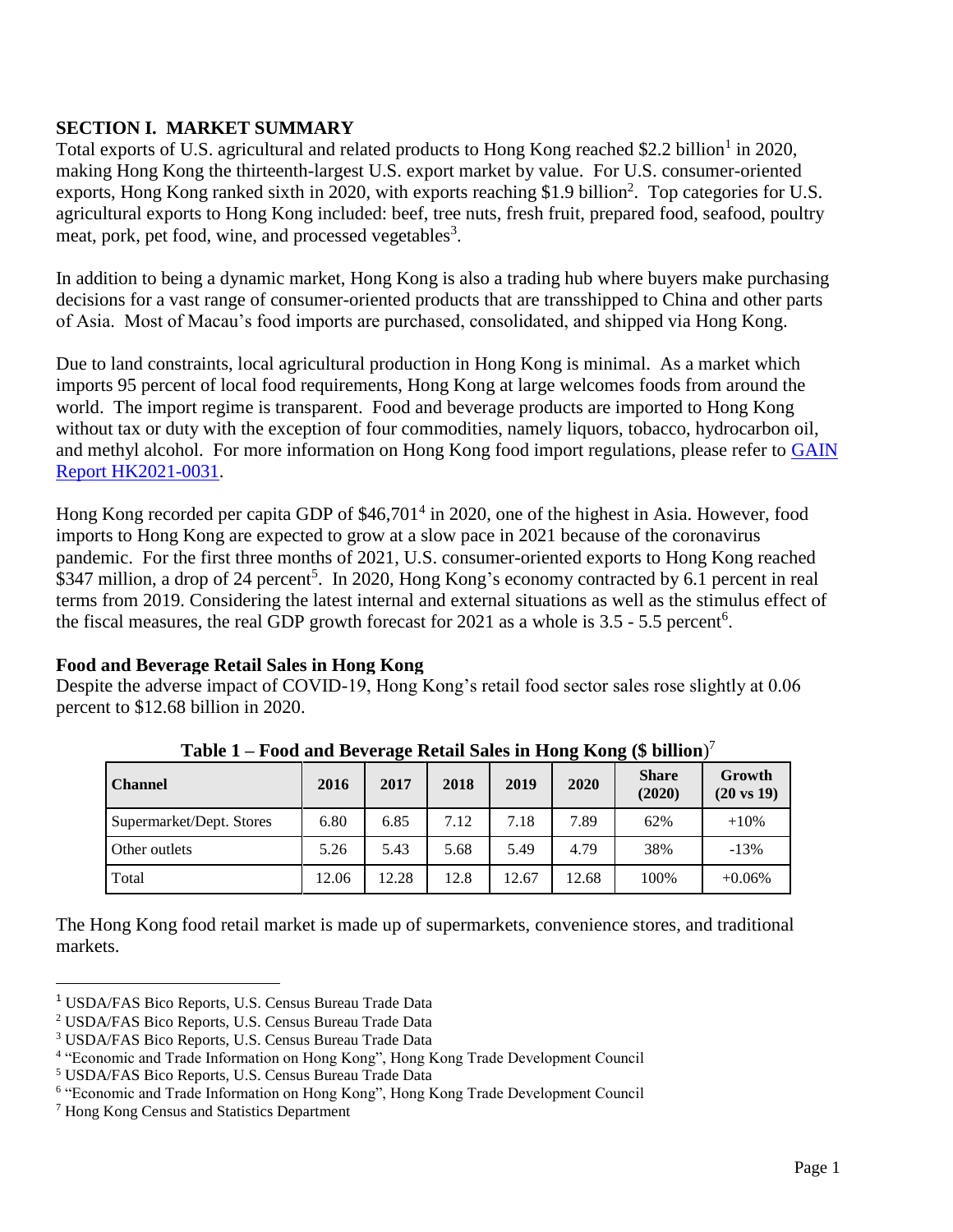"Supermarket/Department Stores" include sales of supermarkets, convenience stores, and food and beverage sections at department stores. They are the modern grocery outlets that provide consumers with convenient and high-quality options. In addition to groceries, these stores offer a more comprehensive shopping experience with increased items of fresh food, bread and pastry, organic options, and hot takeout meals.

"Other outlets" refers to the traditional markets, also called wet markets, mom-and-pop stores, bakeries, fresh fruits stalls, etc. These outlets are usually smaller in scale and U.S. food exporters probably need to work with local importers/agents to place products in this sector of the market. Some Hong Kong consumers prefer these stores due to proximities, established relationships, and perception that meat, fish, and produce in traditional shops are fresher.





There are 790 supermarkets<sup>9</sup>, 1,300 convenience stores<sup>10</sup>, and close to 100 traditional markets<sup>11</sup> in Hong Kong, making food shopping very convenient.

Traditionally, Hong Kong consumers shop daily because of a preference for fresh food. Much of the shopping is still done in traditional markets including street markets and locally-owned shops. Overall, street market sales trend toward fresh foods while supermarkets dominate in processed, chilled and frozen, high-value added, and canned food products. The competition between street markets and supermarkets has intensified in recent years.

<sup>8</sup>Hong Kong Census and Statistics Department

<sup>&</sup>lt;sup>9</sup> "Supermarkets in Hong Kong, China", Euromonitor International

<sup>10</sup> "Convenience Stores in Hong Kong, China", Euromonitor International

<sup>&</sup>lt;sup>11</sup> Hong Kong Food and Environmental Hygiene Department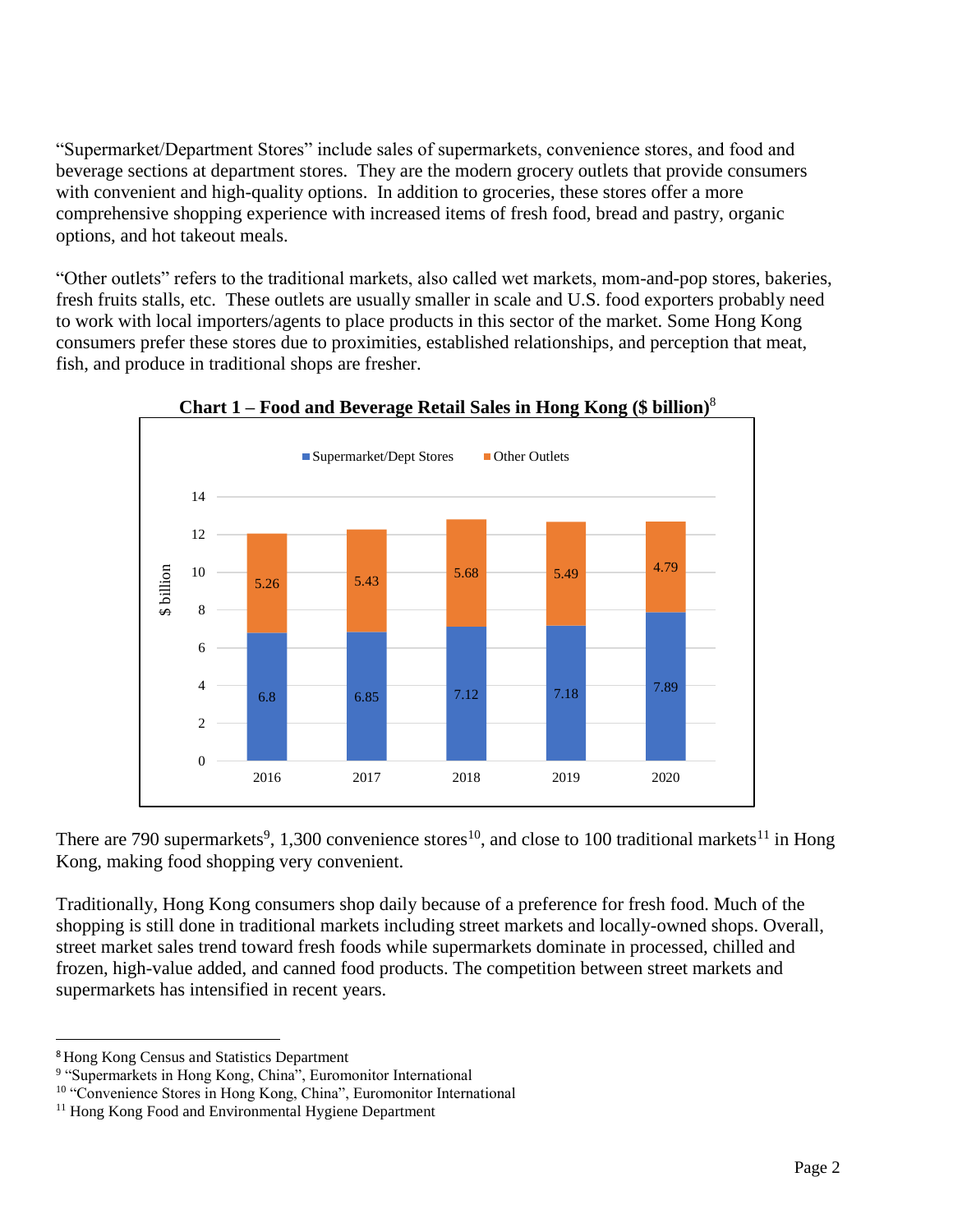Although the number of supermarket outlets is expected to remain stable, the market share for supermarket sales is expected to continue in the future at the expense of traditional street markets. The supermarket's share in terms of total retail sales rose from 44 percent of total sales in 1995 to 62 percent in 2020.

Online shopping continues to grow especially under COVID-19. In 2020, food and drink e-commerce reached \$436 million, a significant increase of 80 percent over 2019, and it is estimated to reach \$554 million $12$  by 2025.

# **Outlook for 2021**

While Hong Kong food retail sales remained stable, COVID-19 has adversely affected the food service sector more, and also food imports into Hong Kong. There are however signs of recovery. For the first quarter of 2021, Hong Kong year-on-year GDP grew by 7.9 percent<sup>13</sup>, and Hong Kong's imports of consumer-oriented agricultural products for the first four months of 2021 reached \$8.6 billion, an increase of nearly 13 percent over the same period in  $2020^{14}$ .

The Hong Kong government has implemented multiple measures to support businesses and individuals as the pandemic continues to severely damage the global economy. The total relief provided by the Hong Kong Government has reached HK\$318 billion (\$41 billion)<sup>15</sup>, and Hong Kong's economy is expected to pick up in the latter half of 2021 when the coronavirus situation improves.

| <b>Advantages</b>                                                                                                                                                                                                                                                                                  | <b>Challenges</b>                                                                                                                                                                                                                                                                                                              |
|----------------------------------------------------------------------------------------------------------------------------------------------------------------------------------------------------------------------------------------------------------------------------------------------------|--------------------------------------------------------------------------------------------------------------------------------------------------------------------------------------------------------------------------------------------------------------------------------------------------------------------------------|
| Hong Kong is one of the top markets in the world for<br>food and beverages, processed, fresh, and frozen<br>gourmet products. U.S. exports of consumer-<br>oriented agricultural products to Hong Kong were<br>\$1.9 billion, making it the sixth-largest market for<br>the United States in 2020. | Transportation time and costs, combined with seasonality<br>determining product availability (e.g. fresh produce)<br>associated with importing U.S. food and beverage<br>products to Hong Kong can make them less competitive<br>than products available from regional suppliers such as<br>China, Australia, and New Zealand. |
| Hong Kong is a major trading hub where buyers<br>make purchasing decisions for a vast range of<br>consumer-oriented products that are transshipped to<br>China and other parts of Asia.                                                                                                            | The importance of Hong Kong as a transshipment point<br>and buying center for regional markets is not widely<br>known to U.S. exporters.                                                                                                                                                                                       |
| U.S. food products enjoy an excellent reputation<br>among Hong Kong consumers, as they are renowned<br>as high-quality and safe.                                                                                                                                                                   | Hong Kong labeling requirements and residue standards<br>can impact trade.                                                                                                                                                                                                                                                     |
| Hong Kong is a quality and trend-driven market, so<br>price is not always the most important factor for food<br>and beverage purchases.                                                                                                                                                            |                                                                                                                                                                                                                                                                                                                                |

**Table 2 – Major Advantages and Challenges in the Hong Kong Market**

<sup>12</sup> "Food and Drink E-Commerce in Hong Kong, China", Euromonitor International

<sup>13</sup> Hong Kong Census and Statistics Department

<sup>14</sup> Trade Data Monitor

<sup>15</sup> Anti-epidemic Fund, Hong Kong SAR Government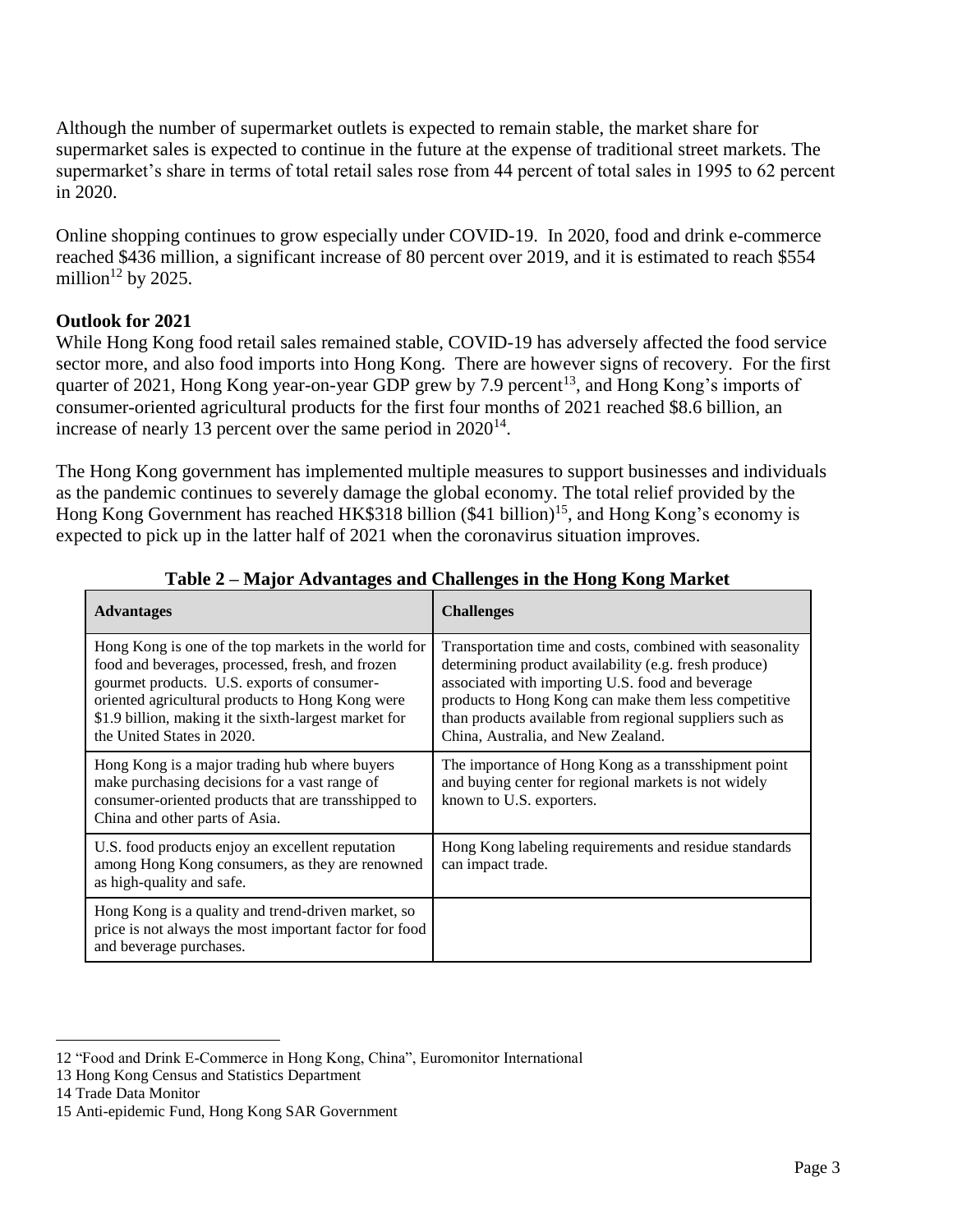### **SECTION II. ROAD MAP FOR MARKET ENTRY**

New-to-market exporters may consider several approaches to enter the Hong Kong retail market:

- Establishing a representative office in Hong Kong: A good method to build trade relationships and implement marketing programs, but operating expenses can be high.
- Working with a U.S. trading company: Some companies serve U.S. exporters and Hong Kong importers so both sides can benefit from expanded options and cost-effective shipping.
- Developing a relationship with a Hong Kong agent: Well-established companies have extensive distribution networks to supermarkets, other retail outlets, and many also cover non-retail sectors. Hong Kong agents very often request exclusive sales rights. This is common in Hong Kong due to the small geographical size.
- Exporting direct to supermarkets: Branded products that sell direct to supermarkets may be required to provide exclusive rights for the products in Hong Kong. In this case, expensive slotting fees may be waived. For non-branded and large turnover products, supermarkets tend to buy direct from overseas exporters for cost savings.

# **Market Structure**



 U.S. exporters intending to sell to retail outlets can utilize one of the above channels. Some supermarkets source through U.S. consolidators as well as local agents and importers.

### **A. Supermarket**

Two major grocery chains, Wellcome and ParknShop, dominate the supermarket category with nearly 70 percent market share combined<sup>16</sup>. Both chains recently expanded their premium and upscale outlets as consumers continue to seek high-quality, imported gourmet products.

 $\overline{\phantom{a}}$ <sup>16</sup> "Supermarkets in Hong Kong, China", Euromonitor International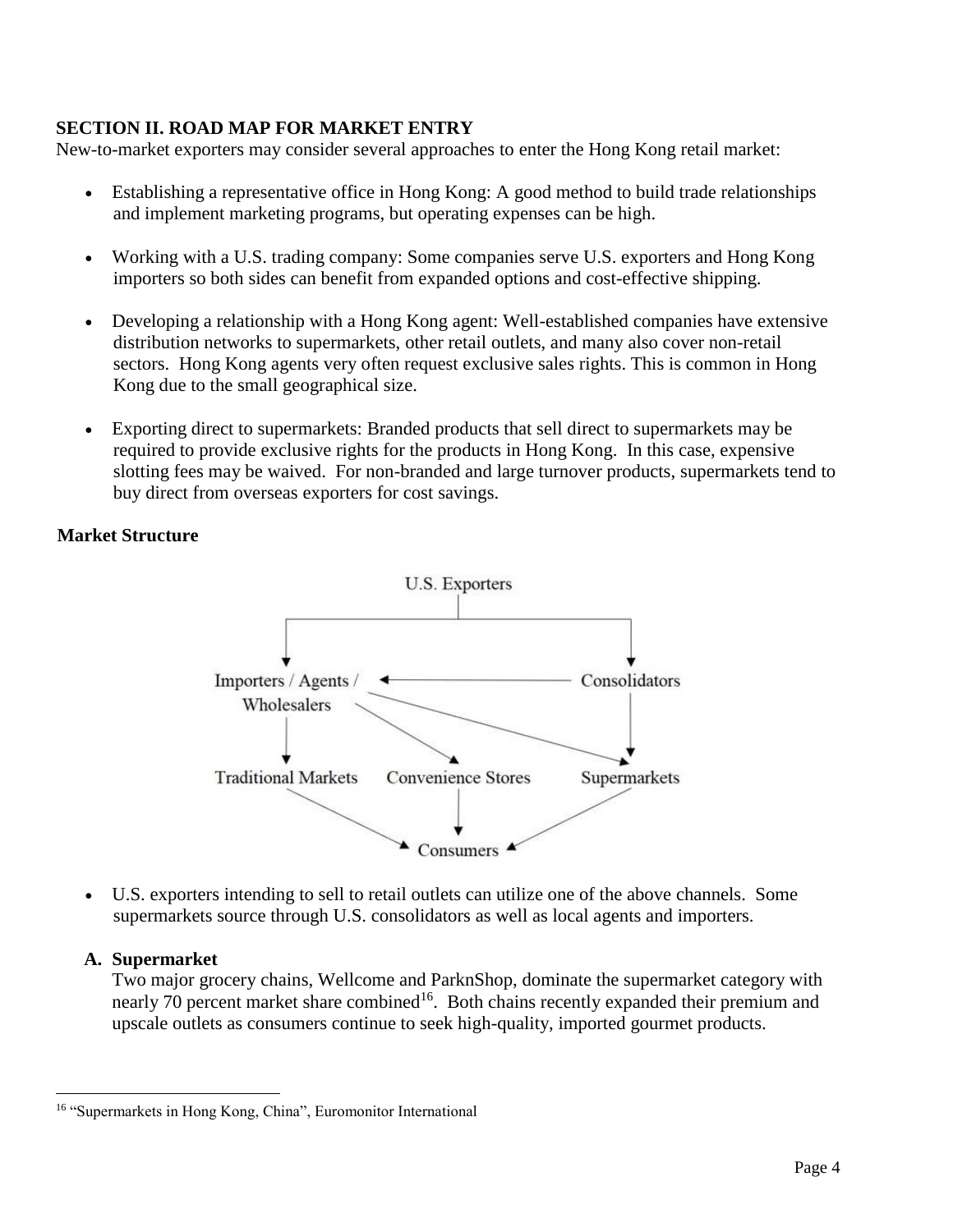| <b>Name of Retailer</b>      | <b>No. of Outlets</b>                                                |  |  |  |
|------------------------------|----------------------------------------------------------------------|--|--|--|
| Wellcome                     | Over 280 (with different names and store formats)                    |  |  |  |
| ParknShop                    | Over 260 (with different names and store formats)                    |  |  |  |
| U-Select                     | 71 shops                                                             |  |  |  |
| <b>DCH</b> Food Mart         | 53 DCH Food Marts                                                    |  |  |  |
| YATA                         | 3 department stores with supermarkets<br>and 9 separate supermarkets |  |  |  |
| <b>AEON Stores (HK) Ltd.</b> | 9 department stores with supermarkets<br>and 2 separate supermarkets |  |  |  |
| City'Super                   | 4 stores                                                             |  |  |  |
| APITA (Unv)                  | 3                                                                    |  |  |  |

**Table 3 – Leading Supermarket Chains**<sup>17</sup>

Expansion of health food, confectioners, and chain stores such as " $759$ ", ["Kai Bo](http://www.kaibo.com.hk/main.html)<sup>18</sup>", "Best Mart [360"](https://www.bestmart360.com/) and ["PrizeMart"](https://www.prizemart.com/index.php/en) are increasing competition for supermarkets and convenience stores.

Many Hong Kong supermarkets charge slotting fees for new products' placement, as well as other terms, such as promotion discounts, back-end income (flat rebate per year that a supplier pays to the retail chain based on the annual turnover), D.A. (Distribution Allowance - the fee that the supermarkets charge for distributing the products from its warehouse to its many branch stores), and incentive rebates (a percentage of turnover rebated to the supermarkets when sales exceed an agreed amount).

To source new products from the United States, supermarkets may import direct from a U.S. supplier or may use consolidators, depending on the product and minimum order quantity. Most major supermarkets like ParknShop and Wellcome offer online grocery shopping platforms that are increasingly appealing to busy Hong Kong shoppers with discounts and delivery services.

# **B. Convenience Stores**

There are more than 1,300 convenience stores in Hong Kong offering drinks, snacks, and some hot food options.

| <b>Retailer Name</b> | <b>No. of Outlets</b> |
|----------------------|-----------------------|
| 7-Eleven             | 963                   |
| Circle K             | 340                   |
| VanGo                | 34                    |

|  |  |  | Table 4 - Profiles of Leading Convenience Stores in Hong Kong <sup>19</sup> |  |  |
|--|--|--|-----------------------------------------------------------------------------|--|--|
|--|--|--|-----------------------------------------------------------------------------|--|--|

l

<sup>&</sup>lt;sup>17</sup> Websites of the retailers

<sup>18</sup> Website in Chinese only

<sup>&</sup>lt;sup>19</sup> "Convenience Stores in Hong Kong, China", Euromonitor International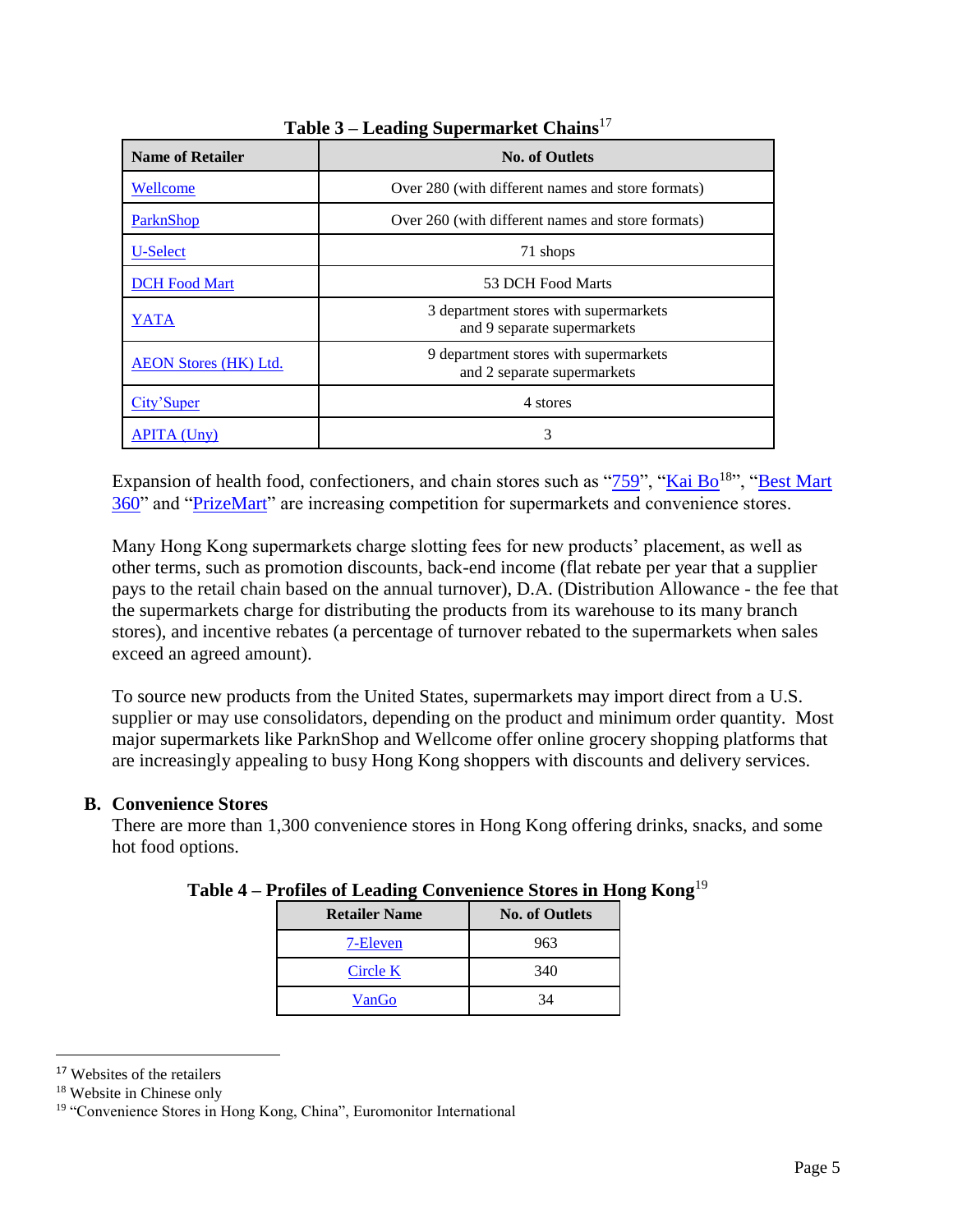### **C. Traditional Markets – Wet Markets and Independent Grocery Stores**

Traditional markets include wet markets and mom-and-pop shops. They are widespread throughout Hong Kong. They are favored for daily, neighborhood shopping especially amongst an older consumer base. Due to size restrictions, many of these stores work with importers to buy smaller batches.

### **D. Online Shopping of Foods and Beverages**

Online food sales reached \$436 million<sup>20</sup> in 2020. Hong Kong consumers are information savvy, with nearly 100 percent smartphone users and high social media participation rate at 83 percent. Many food retailers and e-commerce platforms such as [HKTV Mall](https://www.hktvmall.com/hktv/en/supermarket) provide modern and alternative shopping experience to Hong Kong consumers. This new form of shopping is expected to expand as more product varieties be available on e-commerce platforms, and consumers grow more confident in the quality and authenticity of products available online.

# **SECTION III. COMPETITION**

Due to land constraints, Hong Kong produces a minimal amount of its food requirements, depending on global sources to meet about 95 percent of its needs. Hong Kong imports of Consumer-Oriented Agricultural Products from all origins reached \$22 billion in 2020.

| <b>Calendar Year (Value: \$ million)</b> |        |        |        |        |        | Growth  | <b>Share</b> |
|------------------------------------------|--------|--------|--------|--------|--------|---------|--------------|
| <b>Partner</b>                           | 2016   | 2017   | 2018   | 2019   | 2020   | 20 v 19 | 2020         |
| China                                    | 4,851  | 5,089  | 5,161  | 4,969  | 5,040  | 1%      | 23%          |
| <b>United States</b>                     | 4,146  | 4,346  | 4,298  | 3,375  | 2,155  | $-36%$  | 10%          |
| <b>Brazil</b>                            | 2,047  | 2,234  | 2,475  | 1,998  | 1,977  | $-1\%$  | 9%           |
| Japan                                    | 1,227  | 1,196  | 1,373  | 1,337  | 1,445  | 8%      | 7%           |
| Thailand                                 | 883    | 847    | 929    | 1,039  | 1,345  | 30%     | 6%           |
| Chile                                    | 822    | 698    | 1,205  | 1,436  | 1,287  | $-10%$  | 6%           |
| Australia                                | 1,329  | 1,321  | 1,220  | 1,140  | 1,011  | $-11\%$ | 5%           |
| France                                   | 1,480  | 1,438  | 1,540  | 1,179  | 991    | $-16%$  | 4%           |
| Netherlands                              | 1,222  | 1,082  | 999    | 854    | 620    | $-27%$  | 3%           |
| New Zealand                              | 388    | 481    | 541    | 672    | 541    | $-20%$  | 2%           |
| Total of Top 10 Partners                 | 18,395 | 18,733 | 19,740 | 18,001 | 16,411 | $-9\%$  | 74%          |
| Total of Rest of the World               | 6,651  | 6,813  | 6,850  | 6,455  | 5,769  | $-11\%$ | 26%          |
| World                                    | 25,046 | 25,546 | 26,590 | 24,456 | 22,180 | $-9%$   | 100%         |

**Table 5 – Hong Kong Imports of Consumer-Oriented Ag. Products (2016-2020)**<sup>21</sup>

<sup>&</sup>lt;sup>20</sup> "Food and Drink E-Commerce in Hong Kong, China", Euromonitor International

<sup>21</sup> Calculations based on Trade Data Monitor data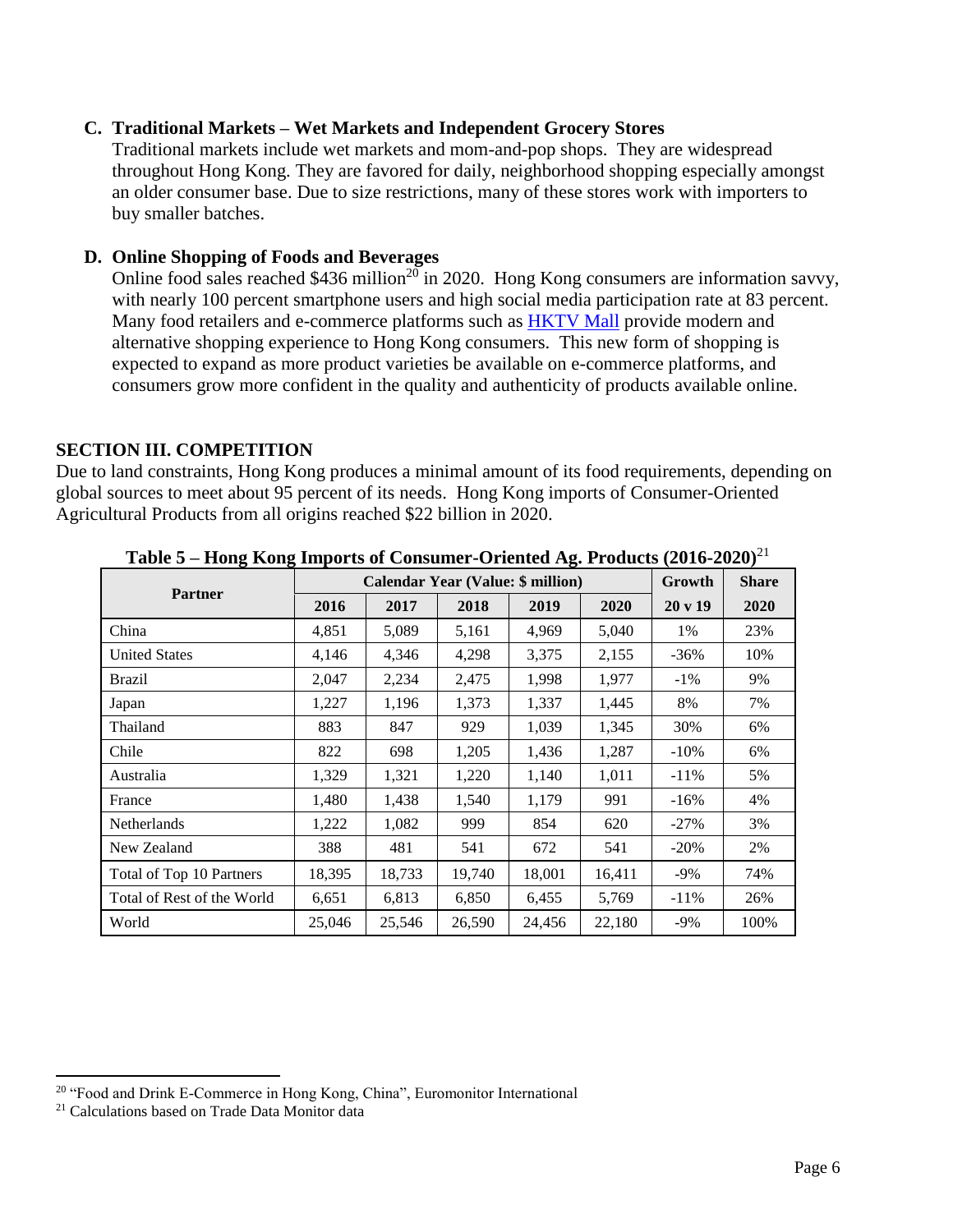|                                     |                                  | Consumer-Oriented Agricultural Froudets and Competition |                                    |  |
|-------------------------------------|----------------------------------|---------------------------------------------------------|------------------------------------|--|
| <b>Product Category</b>             |                                  |                                                         | Major Supply Sources <sup>23</sup> |  |
| <b>Fresh Fruit</b>                  |                                  |                                                         | 1. Chile - 34%                     |  |
| <b>Gross Imports</b>                | \$3.68 billion                   | 1,804,167 MT                                            | 2. Thailand $-22%$                 |  |
| <b>Retained Imports</b>             | \$1.15 billion                   | 618,089 MT                                              | 4. United States - 7%              |  |
| <b>Fish Products</b>                |                                  |                                                         | 1. China $-35%$                    |  |
| <b>Gross Imports</b>                | \$3 billion                      | 331,297 MT                                              | 2. Japan $-16%$                    |  |
| <b>Retained Imports</b>             | \$2.61 billion                   | 291,012 MT                                              | 6. United States $-3\%$            |  |
| <b>Beef and Beef Products</b>       |                                  |                                                         | 1. Brazil $-44%$                   |  |
| <b>Gross Imports</b>                | \$2.92 billion                   | 719,694 MT                                              | 2. United States $-23%$            |  |
| <b>Retained Imports</b>             | \$2.8 billion                    | 688,306 MT                                              | 3. Australia $-5%$                 |  |
| <b>Pork and Pork Products</b>       |                                  |                                                         | 1. Brazil - 24%                    |  |
| <b>Gross Imports</b>                | \$1.65 billion                   | 651,816 MT                                              | 2. China $-14%$                    |  |
| <b>Retained Imports</b>             | \$1.48 billion                   | 592,566 MT                                              | 6. United States $-7\%$            |  |
| <b>Dairy Products</b>               |                                  |                                                         | 1. Netherlands $-26%$              |  |
| <b>Gross Imports</b>                | \$1.36 billion                   | 261,998 MT                                              | 2. New Zealand $-22%$              |  |
| <b>Retained Imports</b>             | \$700 million                    | 205,349 MT                                              | 10. United States $-3%$            |  |
| <b>Poultry Meat and Products</b>    | 1. China $-44%$                  |                                                         |                                    |  |
| <b>Gross Imports</b>                | \$1.16 billion                   | 566,968 MT                                              | 2. Brazil $-21%$                   |  |
| <b>Retained Imports</b>             | \$1.01 billion                   | 475,448 MT                                              | 3. United States $-9\%$            |  |
| <b>Soup and Other Prepared Food</b> | 1. United States - 18%           |                                                         |                                    |  |
| <b>Gross Imports</b>                | \$1.1 billion                    | 140,173 MT                                              | 2. China - 18%                     |  |
| <b>Retained Imports</b>             | \$343 million                    | 105,258 MT                                              | 3. Japan $-13%$                    |  |
|                                     | <b>Wine and Related Products</b> |                                                         |                                    |  |
| <b>Gross Imports</b>                | \$1.06 billion                   | 55 million liters                                       | 2. Australia $-10\%$               |  |
| <b>Retained Imports</b>             | \$923 million                    | 47 million liters                                       | 5. United States - 5%              |  |
| <b>Bakery Products</b>              |                                  |                                                         |                                    |  |
| <b>Gross Imports</b>                | \$870 million                    | 302,234 MT                                              | 2. Japan $-20%$                    |  |
| <b>Retained Imports</b>             | \$407 million                    | 229,601 MT                                              | 9. United States $-3%$             |  |
| <b>Non-Alcoholic Beverages</b>      |                                  |                                                         | 1. China - 76%                     |  |
| <b>Gross Imports</b>                | \$866 million                    | 317 million liters                                      | 2. Japan $-4%$                     |  |
| <b>Retained Imports</b>             | \$745 million                    | 189 million liters                                      | 4. United States $-3%$             |  |

**Table 6 – Top 10 Hong Kong Imports of Consumer-Oriented Agricultural Products and Competition**<sup>22</sup>

<sup>&</sup>lt;sup>22</sup> Calculations based on Trade Data Monitor data

 $23$  Ranking and market share by gross import value in 2020